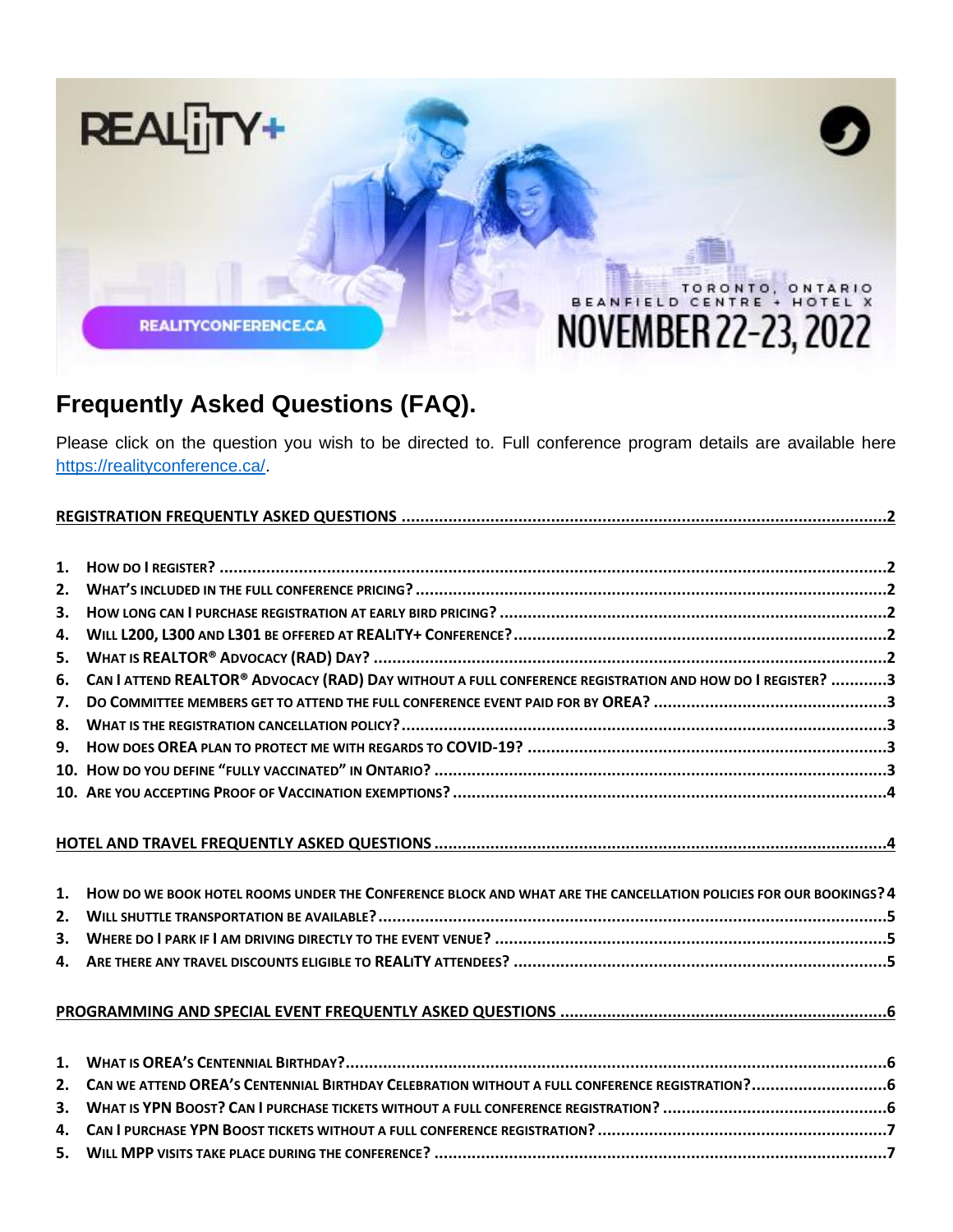| 7. WHERE AND WHEN WILL THE REALTORS CARE FOUNDATION® HAND OUT FELLOWSHIP AWARDS THIS YEAR? 7        |
|-----------------------------------------------------------------------------------------------------|
| 8. WHERE AND WHEN WILL THE YOUNG PROFESSIONALS NETWORK LEADERSHIP AWARDS BE HANDED OUT THIS YEAR? 7 |
|                                                                                                     |
|                                                                                                     |

<span id="page-1-0"></span>

| <b>Registration Frequently Asked Questions</b> |  |  |
|------------------------------------------------|--|--|

## <span id="page-1-1"></span>**1. How do I register?**

Registration is available on<https://realityconference.ca/>

# <span id="page-1-2"></span>**2. What's included in the full conference pricing?**

The full conference package bundles the offerings to provide a better price for you to attend more. This rate includes:

- Monday: REALTOR<sup>®</sup> Advocacy Day.
- Tuesday: Keynote speakers, education sessions, tradeshow, breakfast and lunch.
- Wednesday: Keynote speakers, education sessions, tradeshow, breakfast and lunch.

# <span id="page-1-3"></span>**3. How long can I purchase registration at early bird pricing?**

Pricing is discounted for those who book their tickets early! Ticket pricing will automatically adjust based on the amount of tickets sold rather than a specific date. Discounts will not be available after the price increases.

# <span id="page-1-4"></span>**4. Will L200, L300 and L301 be offered at REALiTY+ Conference?**

No, L200, L300 and L301 are not part of this conference. They will be offered during the 2023 Peak Leadership Summit from January 18 through the 25th. In-person and virtual classes are available. For more information on Peak Leadership Summit or OREA's leadership courses, please email leadership@orea.com.

# <span id="page-1-5"></span>**5. What is REALTOR® Advocacy (RAD) Day?**

REALTOR® Advocacy (RAD) Day will prepare you to tackle important industry issues and bring your voice to Queen's Park. Whether you're brand new to advocacy or meet with your MPP monthly, REALTOR® Advocacy Day has a session for you!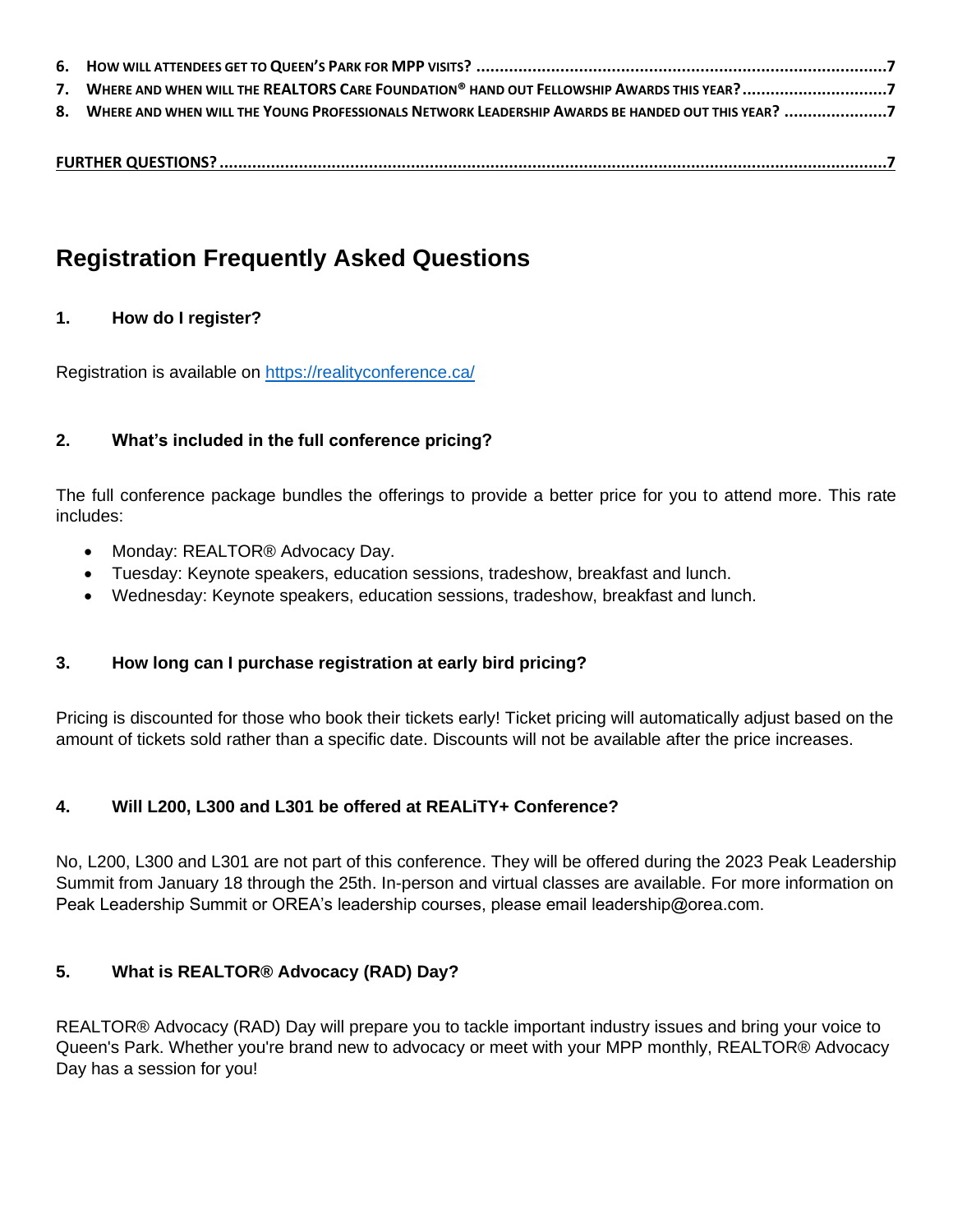# <span id="page-2-0"></span>**6. Can I attend REALTOR® Advocacy (RAD) Day without a full conference registration and how do I register?**

Yes, you can register for REALTOR® Advocacy (RAD) Day without a full conference registration. Registration details for REALTOR® Advocacy (RAD) Day will be communicated directly to Boards closer to the event date.

# <span id="page-2-1"></span>**7. Do Committee members get to attend the full conference event paid for by OREA?**

Committee members are not covered to attend REALiTY+ Conference per OREA policy. Reach out to your committee OREA Staff Liaison if you have any questions.

# <span id="page-2-2"></span>**8. What is the registration cancellation policy?**

Cancellations must be made in writing to [events@orea.com](mailto:events@orea.com) before Monday, October 31, 2022 less a \$50 processing fee.

# <span id="page-2-3"></span>**9. How does OREA plan to protect me with regards to COVID-19?**

In accordance with OREA's Event Policy, proof of being fully vaccinated against COVID-19 is required to attend.

OREA commits to meet or exceed all government-mandated protocols to protect attendees against COVID-19. Safety guidelines are constantly changing, and may include measures such as masks, social distancing, sanitizing stations, and visual safety reminders. OREA may change, update, or add to these requirements at any time as it deems prudent to best protect the health and safety of attendees and others.

# <span id="page-2-4"></span>**10. How do you define "fully vaccinated" in Ontario?**

In accordance with OREA's Event Policy, proof of being fully vaccinated against COVID-19 is required to attend.

OREA commits to meet or exceed all government-mandated protocols to protect attendees against COVID-19. Safety guidelines are constantly changing, and may include measures such as masks, social distancing, sanitizing stations, and visual safety reminders. OREA may change, update, or add to these requirements at any time as it deems prudent to best protect the health and safety of attendees and others.

#### Proof of Vaccination Requirement

All attendees of the Event must be fully vaccinated against COVID-19.

In Ontario, an individual is considered "fully vaccinated" if they have received:

- $\circ$  The full series of a COVID-19 vaccine authorized by Health Canada, or any combination of such vaccines. The COVID-19 vaccines currently authorized by Health Canada are Pfizer-BioNtech, Moderna, AstraZeneca/COVISHIELD and Janssen/Johnson & Johnson;
- $\circ$  One or two doses of a COVID-19 vaccine not authorized by Health Canada, followed by one dose of COVID-19 mRNA vaccine authorized by health Canada; or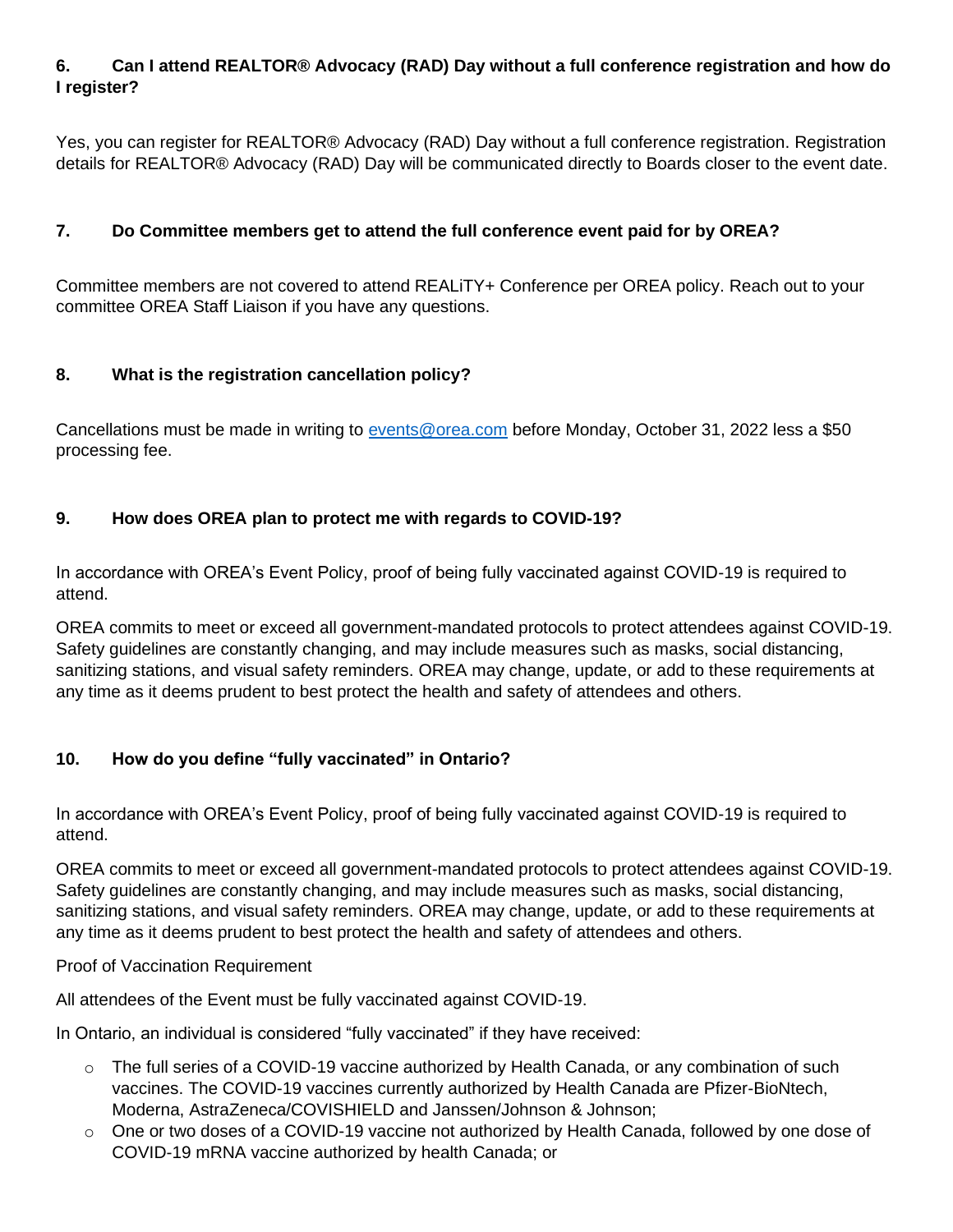o Three doses of a COVID-19 vaccine not authorized by Health Canada; and the final dose was administered at least 14 days prior to the Event.

Any attendee who fails to produce proof of vaccination against COVID-19, or proof of a medical exemption (as discussed below), will not be permitted to attend the Event.

Refunds will not be provided for attendees who fail to produce valid proof of vaccination, or proof of an exemption from the proof of vaccination requirement.

# <span id="page-3-0"></span>**10. Are you accepting Proof of Vaccination exemptions?**

Exemption from Proof of Vaccination Requirements

Individuals seeking an exemption from proof of vaccination requirements can qualify for an exemption from the proof of vaccination requirement if they are able to provide staff with a valid medical certificate with a QE code issued by the province of Ontario.

Other formats of proof of medical exemption will only be accommodated for individuals attending the Event from out of Province.

Advanced submission will not be accepted. Any attendee who fails to produce proof of a medical exemption in an acceptable format will not be permitted to attend the Event.

Refunds will not be provided for attendees who fail to produce proof of a valid medical exemption.

# <span id="page-3-1"></span>**Hotel and Travel Frequently Asked Questions**

# <span id="page-3-2"></span>**1. How do we book hotel rooms under the Conference block and what are the cancellation policies for our bookings?**

OREA has reserved a block of hotel rooms at two hotels:

#### **Hotel X Toronto by Library Hotel Collection**

A luxury hotel on the Lake Ontario Waterfront with a bridge connecting it to the event venue. *Availability at this hotel is very limited and available at a first come, first served basis.* 

Nightly Rate: \$299 + taxes Nights with Special Rate: November 20 – 23, 2022 only Booking Deadline: Reservation within the group block can be made until October 17<sup>th</sup>, 2022 Cancellation Policy: 3 PM, 72H prior to arrival

[Click here to book](https://hotelxtoronto.reztrip.com/ext/promoRate?property=981&mode=b&pm=true&sr=677798&vr=3) online. Guests may also call the hotel directly at 647-943-9300 and mention the OREA 2022 Reality Conference or block code ORE111622

#### **InterContinental Toronto Centre**

A upscale hotel in the heart of downtown Toronto surrounded by all the fun and entertainment of the city. A REALiTY+ shuttle will be available to bring guests back and forth from the event venue.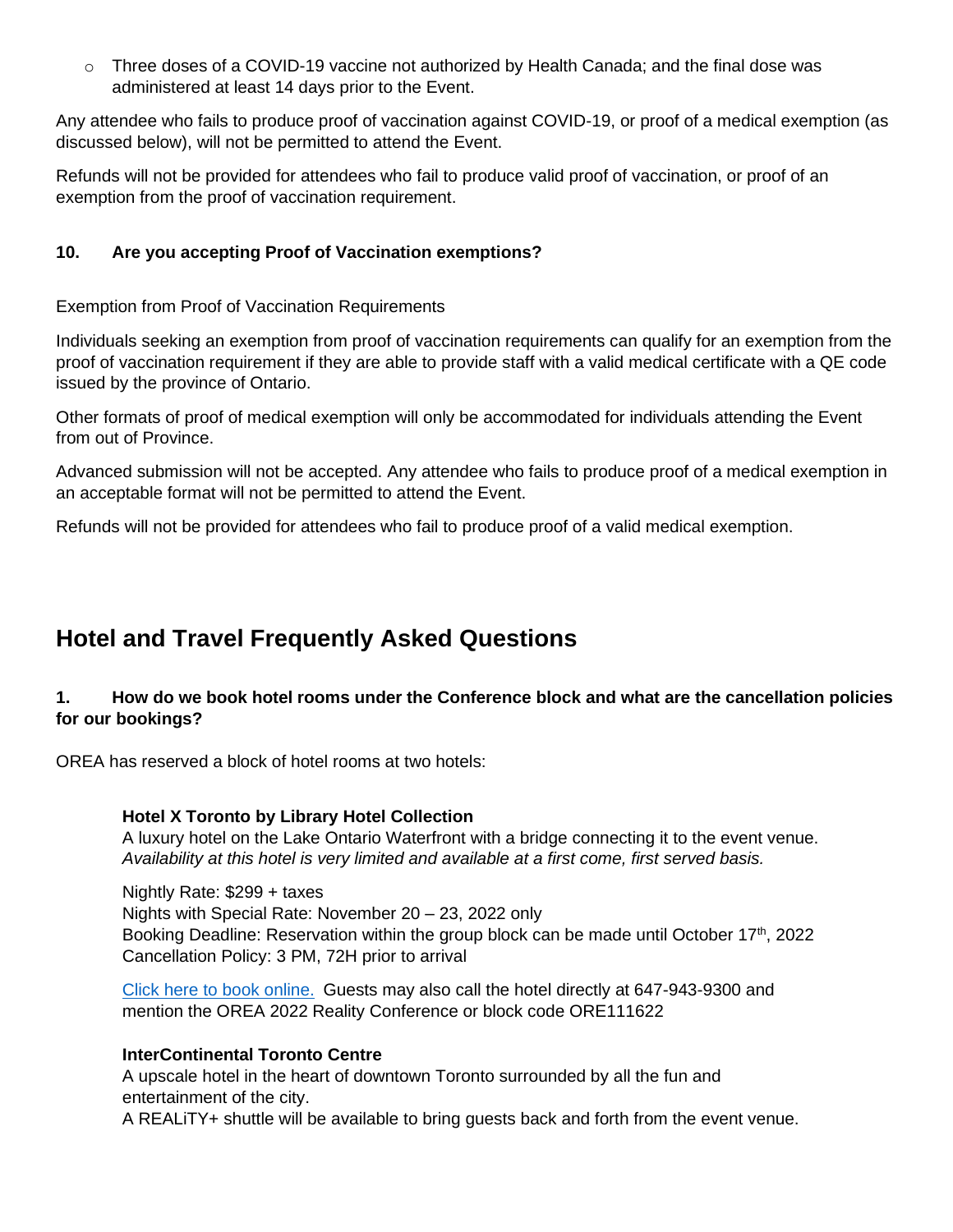Nightly Rate: \$280 + taxes Nights with Special Rate: November 18 – 25, 2022 only Booking Deadline: Reservation within the group block can be made until October 28<sup>th</sup>, 2022 Cancellation Policy: 72H prior to arrival

[Click here to book online.](https://book.passkey.com/go/2022OREA) Guests may also contact the Hotel locally at 1-800-235-4670 (from Canada and the U.S.) to make reservations.

If you have questions about hotel bookings and reservations, please contact [events@orea.com.](mailto:events@orea.com)

## <span id="page-4-0"></span>**2. Will shuttle transportation be available?**

Yes, a shuttle will be running on a loop each day travelling between InterContinental Toronto Centre, Beanfield Centre, (and Queens Park for those attending MPP visits on Wednesday, November 23). More shuttle details can be found on [realityconference.ca.](realityconference.ca)

## <span id="page-4-1"></span>**3. Where do I park if I am driving directly to the event venue?**

The closest parking lot can be found beneath the Enercare Centre with preferred access from the east side entrance. Attendees can access Beanfield through the underground tunnel or by walking across the street.

Parking rates range between \$13 and \$35 per day depending on other local events taking place at the same time.

# <span id="page-4-2"></span>**4. Are there any travel discounts eligible to REALiTY attendees?**

Yes, special travel discounts have been negotiated with the below providers.

## **Air Canada**

Air Canada is the official Canadian airline for REALiTY+ Conference 2022. To book a flight with your promotion code, access [aircanada.com](file:///C:/Users/shannonc/AppData/Roaming/Microsoft/Word/aircanada.com) and enter promotion code, VFWT9NY1, in the search panel.

Please note the below restrictions:

- The travel period begins Monday, November 14, 2022 and ends Wednesday, November 30, 2022
- Travel is valid Monday, Tuesday, Wednesday, Thursday, Friday, Saturday, Sunday
- For North America 5% applies on standard fares, 10% on flex fares & higher. For International Travel 10% on standard fares & higher

#### **UP Express**

REALiTY+ registrants get 25% off UP Express fares. Union Pearson Express (UP Express) is an air rail link that provides a stress-free connection between Toronto Pearson International Airport and Union Station in the heart of downtown in just 25 minutes. Trains depart every 15 minutes during peak hours on weekdays and 30 minutes at all other times. UP Express is fast, affordable, and reliable!

Access the discount by visiting www.upexpress.com and use the code Reality+Conference22.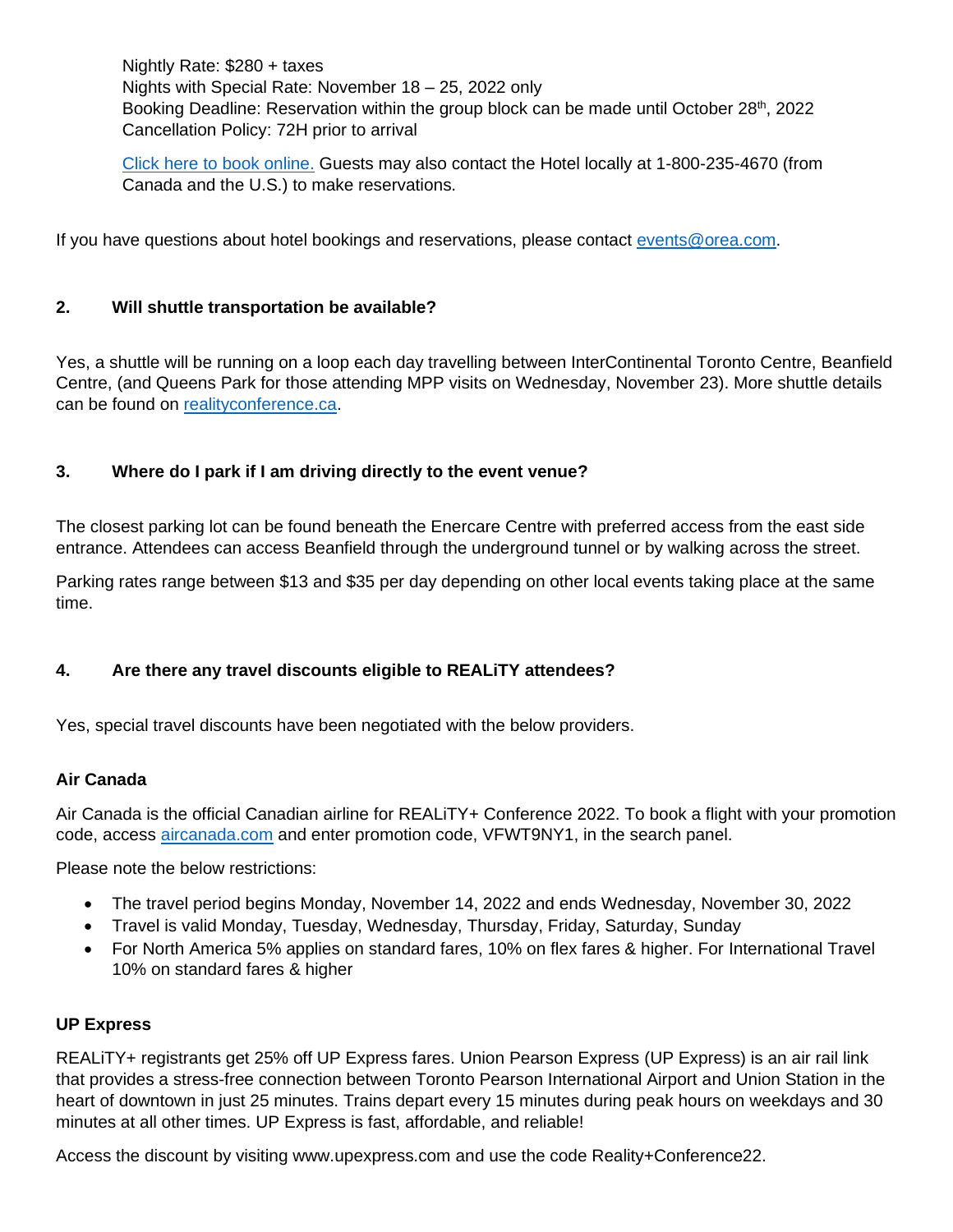## **Go Transit**

Go Transit discounts will be available at realityconference.ca one week before the event.

#### **Discover Toronto with Pass TO Savings**

Get up to 20% off some of Toronto's best attractions and experiences. [Learn more.](https://www.destinationtoronto.com/delegate-microsite/)

# <span id="page-5-0"></span>**Programming and Special Event Frequently Asked Questions**

#### <span id="page-5-1"></span>**1. What is OREA's Centennial Birthday?**

OREA is turning the big 100 and we're inviting YOU to come celebrate our birthday with us! Come wearing your cocktail attire and spend the night with us as we commemorate the last 100 years in organized real estate and look ahead to the future. It's only fitting that we are celebrating our centennial birthday at the iconic landmark, the Toronto Event Centre (Exhibition grounds). Here's to this once in a lifetime celebration!

Date: Tuesday, November 22, 2022 Time: 7:00 p.m. – 11:00 p.m. Location: Toronto Event Centre, 15 Saskatchewan Rd., Toronto ON M6K 3C3 Price: \$150 + tax (dinner stations, two drink tickets and entertainment included)

\*Complimentary shuttle will be provided between Hotel X, InterContinental, and Toronto Event Centre

#### <span id="page-5-2"></span>**2. Can we attend OREA's Centennial Birthday Celebration without a full conference registration?**

Yes, an individual ticket can be purchased without an accompanying registration for \$150 plus HST.

#### <span id="page-5-3"></span>**3. What is YPN Boost? Can I purchase tickets without a full conference registration?**

YPN BOOST IS BACK! This year we're throwing it all the way back to OREA's inception: 1922. Transport back to the roaring twenties and join us for a speakeasy themed evening featuring glamorous cocktails, jawdropping entertainment, and, as always, networking. What did REALTORS® wear 100 years ago? Be sure to dress up in your best twenties attire – think pinstripes, fringe and GLAM! This is the premiere YPN event of the year and you will not want to miss it.

Date: Monday, November 21, 2022 Time: 8:00 – 11:00 pm Location: South Lobby, Beanfield Centre, Toronto Price: \$69+ tax (ticket includes hors d'oeuvres, two drink tickets and entertainment)

\*Complimentary shuttle will be provided between the InterContinental Hotel and Beanfield Centre. Attendees staying at Hotel X can access the venue directly through the connected bridge.